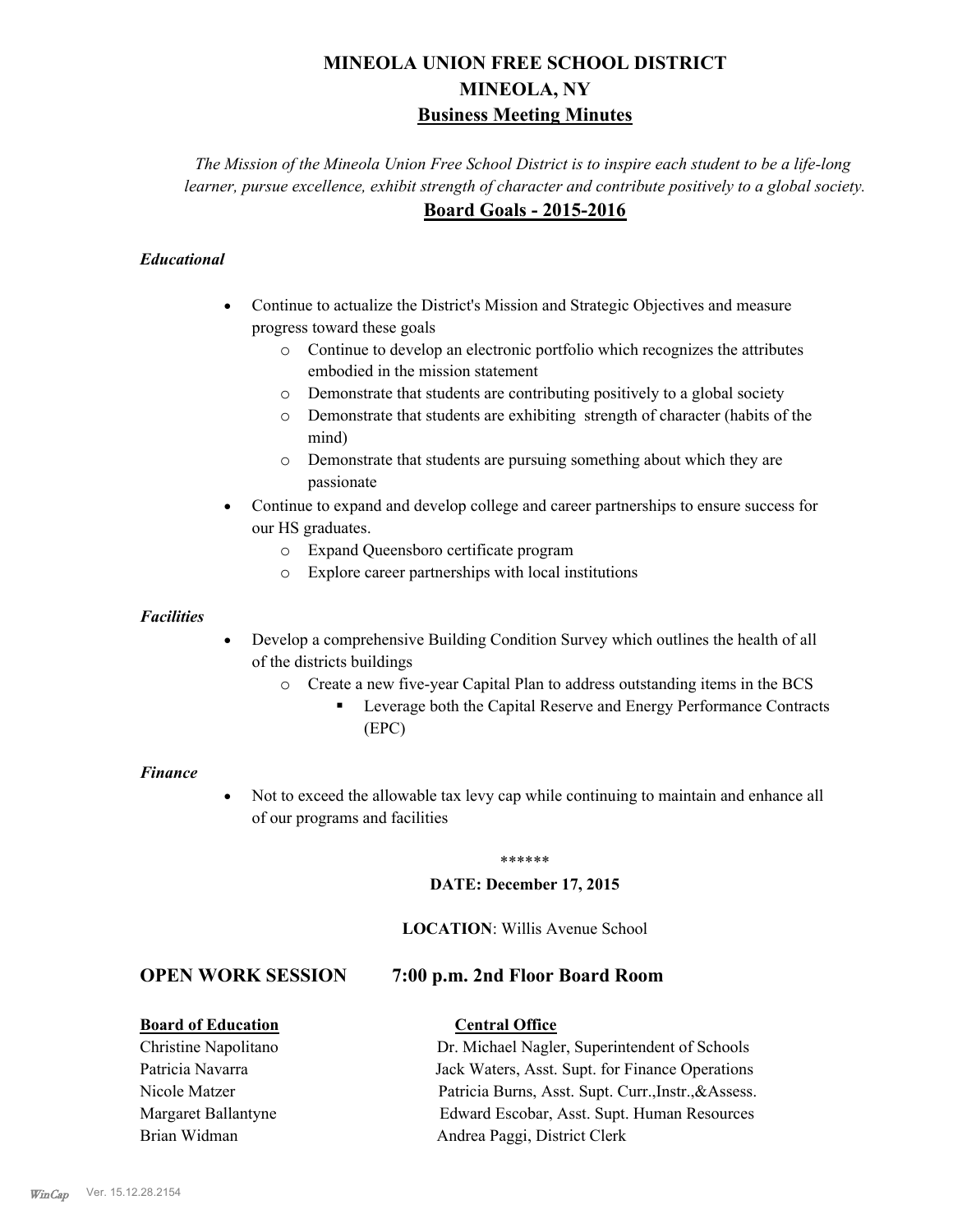# **A. Call to Order - 7:05 pm B. Pledge of Allegiance**

**C. Reading of Mission- Nicole Matzer**

**D. Moment of Silent Meditation**

#### **E. Dais & Visitor Introductions**

Absent: Patricia Burns

# **F. High School Student Organization Report**

Tonight's Student Organization Report was by Felicia Villa. She gave an update on the activities taking place through the Student Service Center including: many local families were helped by the Thanksgiving food drive; Spark made cookies at the Ronald McDonald House; and Peer tutoring is well underway. Felicia thanked the Board for all of their support of the play. Felicia stated that this year at the Winter Concerts, there was a partnership between the mucic and art programs and the theme was the Renaissance. She reported that eight local colleges have come into the High School to conduct On the Spot interviews. There was a presentation on 12/2, "Not My Child" by the District Attorney which dealt with the signs of Heroin addiction. Felicia reported that she performed at the All State Concert and it was an incredible experience. She also reported that six teachers from Denmark visited English and Social Studies classes at the High School. Felicia added that it was interesting talking to them about the differences in education between Denmark and here. The Board thanked Felicia for her report.

At this time, the order of the meeting was changed in order to allow the "LightSail" presentation to take place. \*Please see the Superintendent Report section for minutes.

# **G. BOE Reports**

# **a. Comments from Board Trustees**

Brian Widman started by wishing everyone Happy Holidays. He attended the Septa Holiday Party and it was a lot of fun. He thanked all of the volunteers and the Mineola Fire Department. Mr. Widman attended four out of five concerts including 4th grade, 5th grade, and two High School concerts. He stated that the 4th grade concert was fun and the High School concerts are amazing. All of the hard work by students and staff is evident. All of the shows were outstanding and it is nice to see the community come together for some fine music.

Margaret Ballantyne attended the Septa Party and it was enjoyed by all. She attended the Gingerbread University and it was good to see all of the families working together. Dr. Ballantyne is looking forward to the Holiday Tea on Tuesday at the High School. Dr. Ballantyne attended some of the concerts and her goal this year was to attend one per building. She wished everyone Happy Holidays and also thanked all of the teachers for their hard work. Finally, Dr. Ballantyne stated that she wished that the parents of the fourth grade students would go see a concert at the High School to get a glimpse of what is to come.

Nicole Matzer attended some of the concerts and she sends her congratulations to the singers and musicians. Ms. Matzer also thanked the teachers. She enjoyed the Septa party and thanked everyone for making it a success. Ms. Matzer had the opportunity on Tuesday to attend two Senior Project presentations and stated that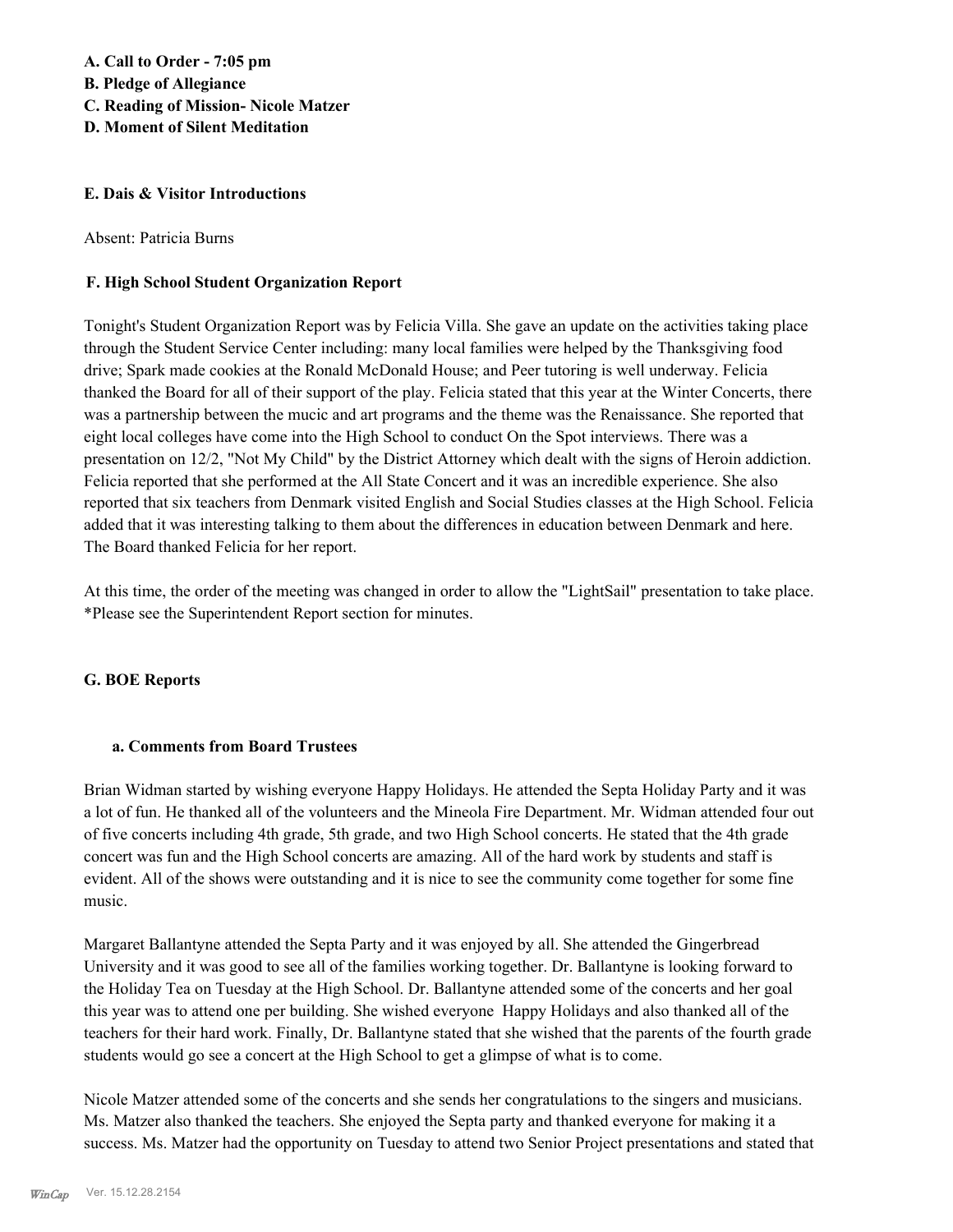both were very different. One student wants to be a teacher and the other student wants to enter the heavy machinery workforce. Both students outlined very detailed plans for their future. It was the first time that she attended these presentations and they were wonderful. Ms. Matzer wished everyone a Happy and Healthy Holiday Season.

Patricia Navarra had fun at the Septa Party. Ms. Navarra attended the winter concert and enjoyed the interdisciplinary projects between the musicians and the art classes. Ms. Navarra is looking forward to the sing alongs at the schools. She reminded everyone to shop locally and support the businesses that support the district. Ms. Navarra wished all of the college students good luck on their finals. She wished everyone Happy Holidays.

#### **b. Comments from Board President**

Christine Napolitano enjoyed the Septa party. Ms. Napolitano stated that she loves attending the fourth grade concert; its always a treat. She enjoys watching the excitment on the parents' faces. Ms. Napolitano wished everyone a very Happy, Healthy and Safe Holiday.

#### **c. Comments from Superintendent**

Dr. Nagler commented on the 4th grade concert and the size of the band and orchestra. There were approximately 100 band students on the stage. The size of the group was due to the change made last year which allows all students to get an instrument. These 4th graders are the origin of the High School concerts. Amazingly, most of these students do not receive any outside lessons. Dr. Nagler wished everyone Happy and Healthy Holidays and encouraged everyone to enjoy the time with their families.

## **H. Old Business**

There was no old business this evening.

#### **I. New Business**

There was no new business this evening.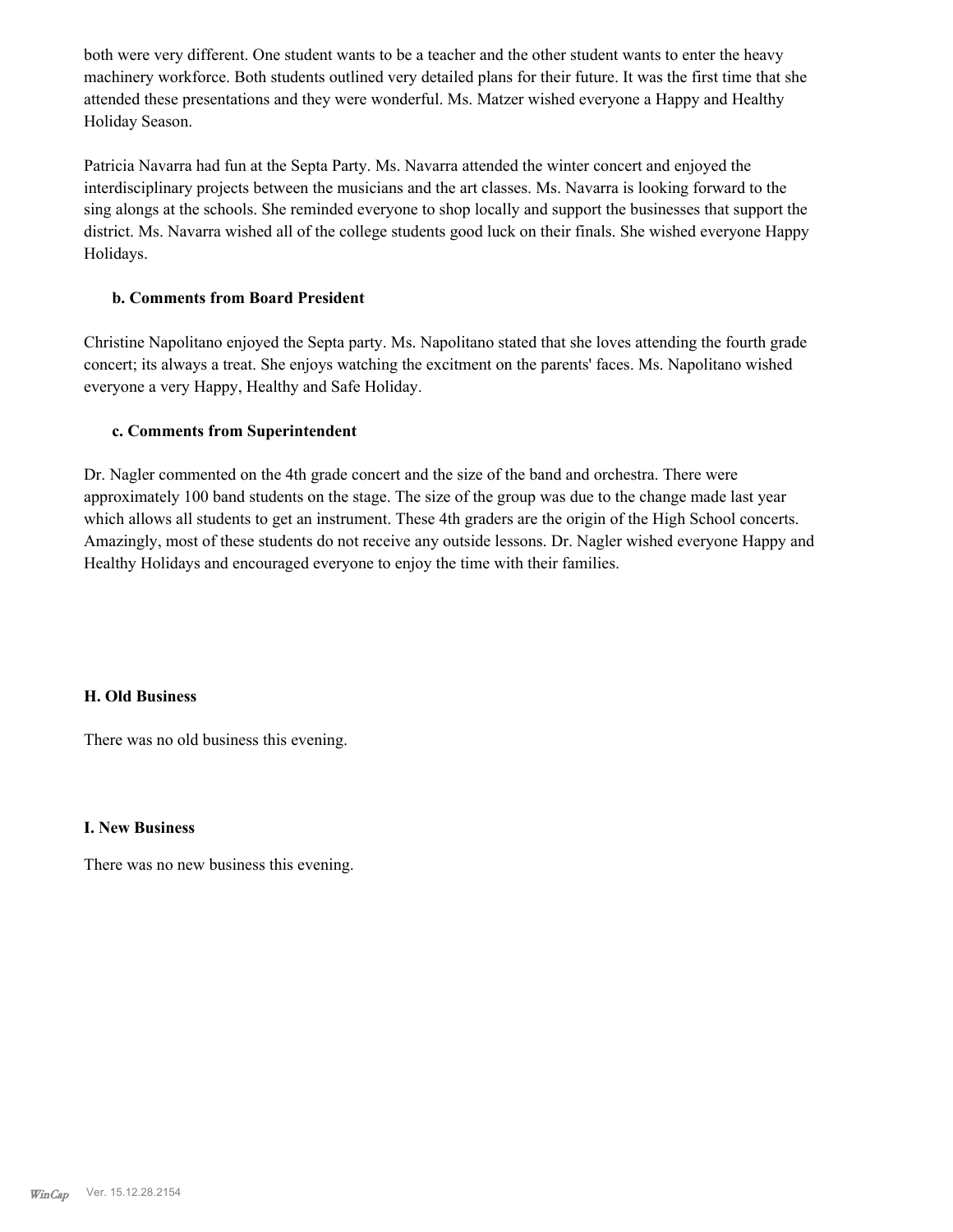#### **J. Consensus Agenda**

**RESOLUTION # 35 - BE IT RESOLVED** that the Board of Education approves the consensus agenda items J.1.a. through J.8.b.1, as presented.

**Motion:** Nicole Matzer **Second:** Margaret Ballantyne

**Discussion:** The Superintendent stated that there was a small typo on item J.5.b.1- 2015, should be 2016. The error was corrected. Ms. Napolitano asked the Board if there were any questions or comments, but there were none. The Board was polled on the resolution.

Yes: Brian Widman **No:** None Margaret Ballantyne Nicole Matzer Patricia Navarra Christine Napolitano

**Passed:** Yes

#### 1. **Accepting of Minutes**

That the Board of Education accepts the minutes of the December 3, 2015 Workshop Meeting as presented. a.

#### 2. **Instruction**

#### a. Appointments Instruction

Maryellen Perinchief Jodi Desantis-Helming

- That the Board of Education approves the appointment of Michele Kitograd, to the position of part time (.2) Art Teacher effective January 4, 2016 to June 30, 2016. Salary: .2 of MA, Step 1, \$68,282 equaling \$13,656. 1.
- Appointment(s) Sub Teacher per diem That the Board of Education accepts the following individual(s) as Per Diem Substitute Teacher(s) for the current school year, at a daily rate of \$100.00 per day; and retirees at a daily rate of \$125.00 per day.: b.

| <b>EMPLOYEE NAME</b> | <b>EMPLOYEE CERTIFICATION</b> |
|----------------------|-------------------------------|
| Margaret M. McInnes  | Nursery/K/Grades 1-6          |
| Meghan Cerrone       | Art                           |

Mentorship Program That the Board of Education approves the following Mentors to be paid \$2000 for the current school year: c. EMPLOYEE NAME Mary Owens Lisa M. Marino Matthew Deluca

*WinCap* Ver. 15.12.28.2154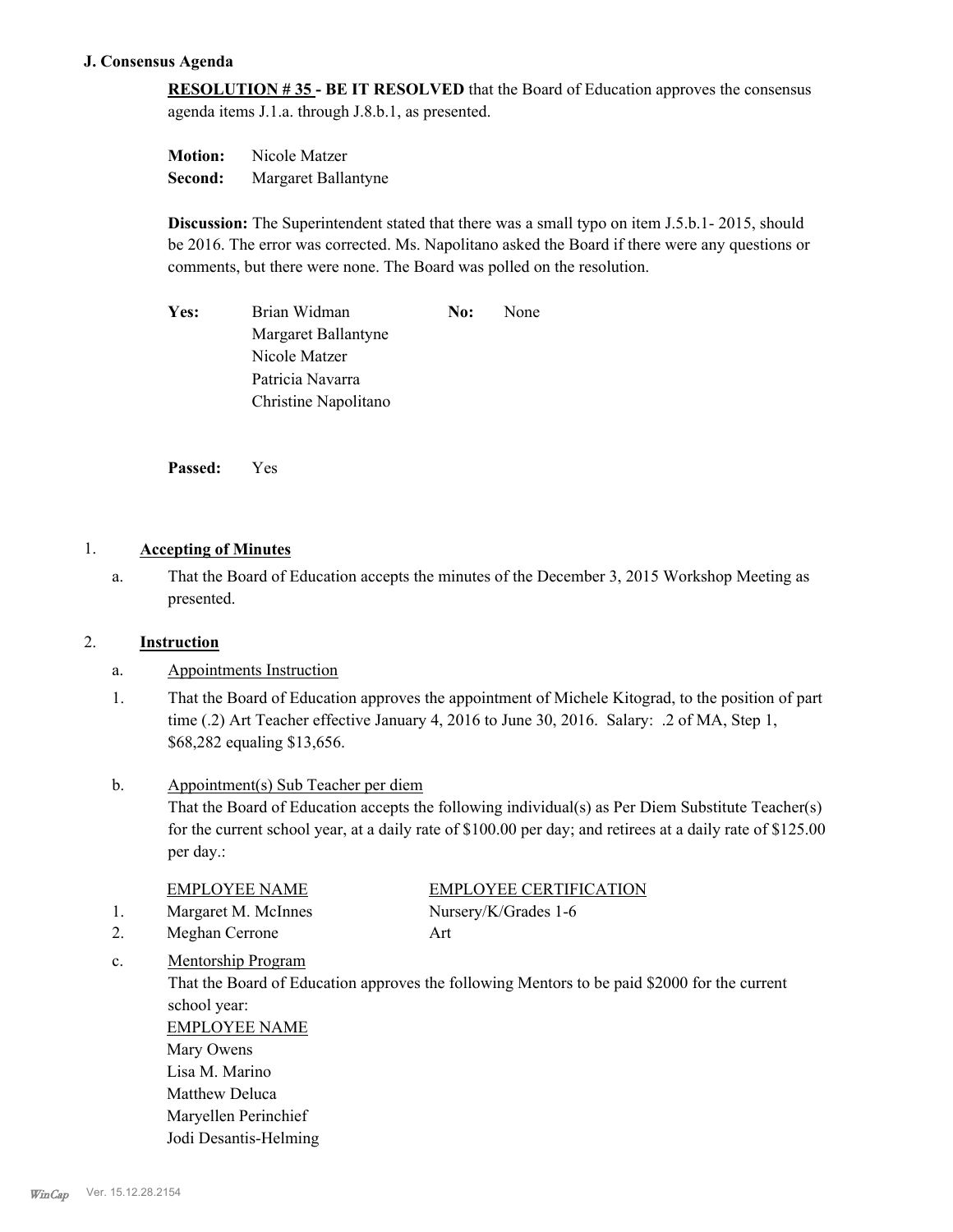EMPLOYEE NAME Jennifer M. Levi Andrea M. Romano Karen L. Curran Nicole M. Bartone

## 3. **Instruction: Committee on Special Education**

a. That the Board of Education approves the CSE/CPSE/SCSE recommendations for programs and services for students with IEPs for the time period from 9/1/15- 10/31/15. Please be advised that all of the parents have received the student's IEP and a copy of their DUE process rights.

# 4. **Instruction: Contracted**

a. That the Board of Education approves the Special Education Services contract for Parentally-Placed Student (Payable) between the Mineola UFSD and the Sewanhaka Central High School District for the 2015- 2016 school year.

# 5. **Civil Service**

- a. Leave(s) of Absence
- That the Board of Education approve the continuation of a paid Medical Leave of Absence to Sara Bond, Teacher Aide at Meadow Drive School, due to illness, effective November 23, 2015. 1.
- That the Board of Education approve a paid Medical Leave of Absence to Joan Selvin, 10 month Bus Driver in Transportation, due to illness, effective November 17, 2015. 2.
- b. Resignation(s)
- That the Board of Education accept, the resignation, with regret, of Judith Falck, Typist Clerk at the Middle School, for the purpose of retirement, effective June 30, 2016. 1.
- That the Board of Education accepts the resignation, with regret, of Susan Spevack, Sr. Library Clerk at the High School, for the purpose of retirement, effective June 30, 2016. 2.
- Appointment(S) Sub Teacher Aide c.

The Board of Education approves the following individual(s) to the position of Teacher Aide Subs, with a salary of \$13.95 per hour, effective January 4, 2016.

#### EMPLOYEE NAME

- 1. Marcela L. Bustamante
- 2. Ana Paula Calvao
- 3. Cristina M. Cangemi
- 4. Robynelaine Kostulias
- 5. Ana J. Jaime
- 6. Eleanor Zmolil

#### 6. **Business /Finance**

#### a. **Treasurer's Report**

1. That the Board of Education accepts the Treasurer's report for the period ending October 31, 2015 and directs that it be placed on file.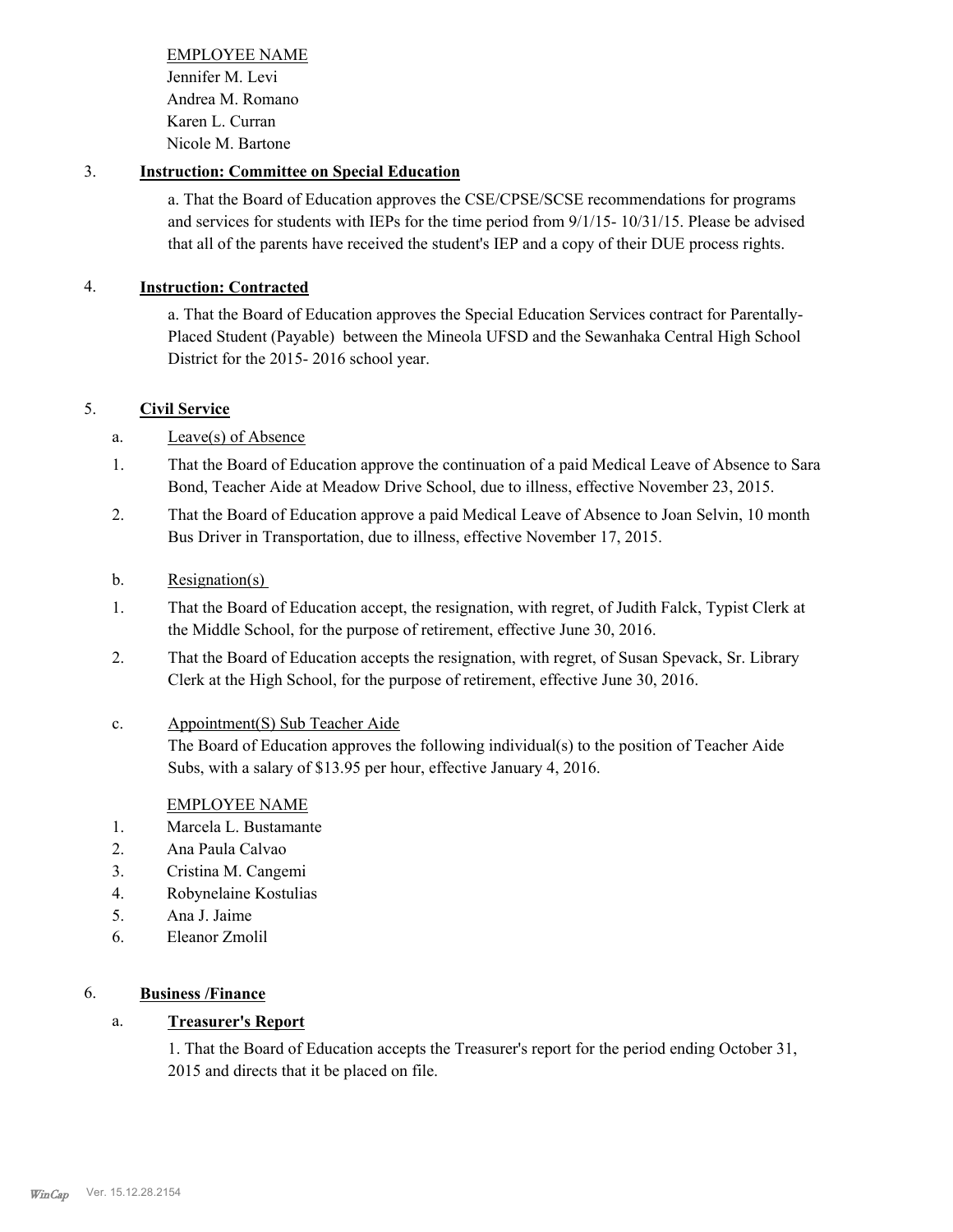#### b. **Approval of Invoices and Payroll**

That the Board of Education accepts the Invoices and Payroll for the period ending November 30, 2015

| $A/P$ Warrant #9   | November 04, 2015 | \$550,568.22   |
|--------------------|-------------------|----------------|
| $A/P$ Warrant # 10 | November 18, 2015 | \$1,462,913.40 |

#### **TOTAL EXPENSES \$ 2,013,481.62**

PAYROLL # 9 & # 10

| General | \$4,150,578.57 |
|---------|----------------|
| F Fund  | \$46,177.96    |

#### **TOTAL PAYROLL \$4,196,756.53**

#### 7. **Other**

Employee Agreements

a. That the Board of Education hereby authorizes the Superintendent to execute an employee agreement with Donna Squiccariarino, District Treasurer, the terms of which have been reviewed by the Board in executive session, effective October 1, 2015.

#### **Business/Finance: Disposal of District Property** 8.

That the Board of Education approves the disposal of the following district property, according to Policy #5250, declaring them obsolete:

- Instruments: a.
	- 1. Bass Drum- Ludwig, Serial # db1000
	- 2. Trumpet- Getzen, Serial # 148174
	- 3. Cornet- Conn, Serial # 883794
	- 4. Clarinet- Conn, Serial #16
	- 5. Clarinet- Bundy, Serial # 590535
	- 6. Flute- Emerson, Serial #17197
	- 7. Flute- Bundy, Serial #14834
	- 8. Violin 1/2- Strad Copy, Serial #107/17
	- 9. Violin 1/2- Strad Copy, Serial #107/21
	- 10. Grand Piano- Knabe, Serial #167585
- Equipment; b.
	- 1. Wenger Three Step Standing Choral Risers: quantity- 9, located at the High School.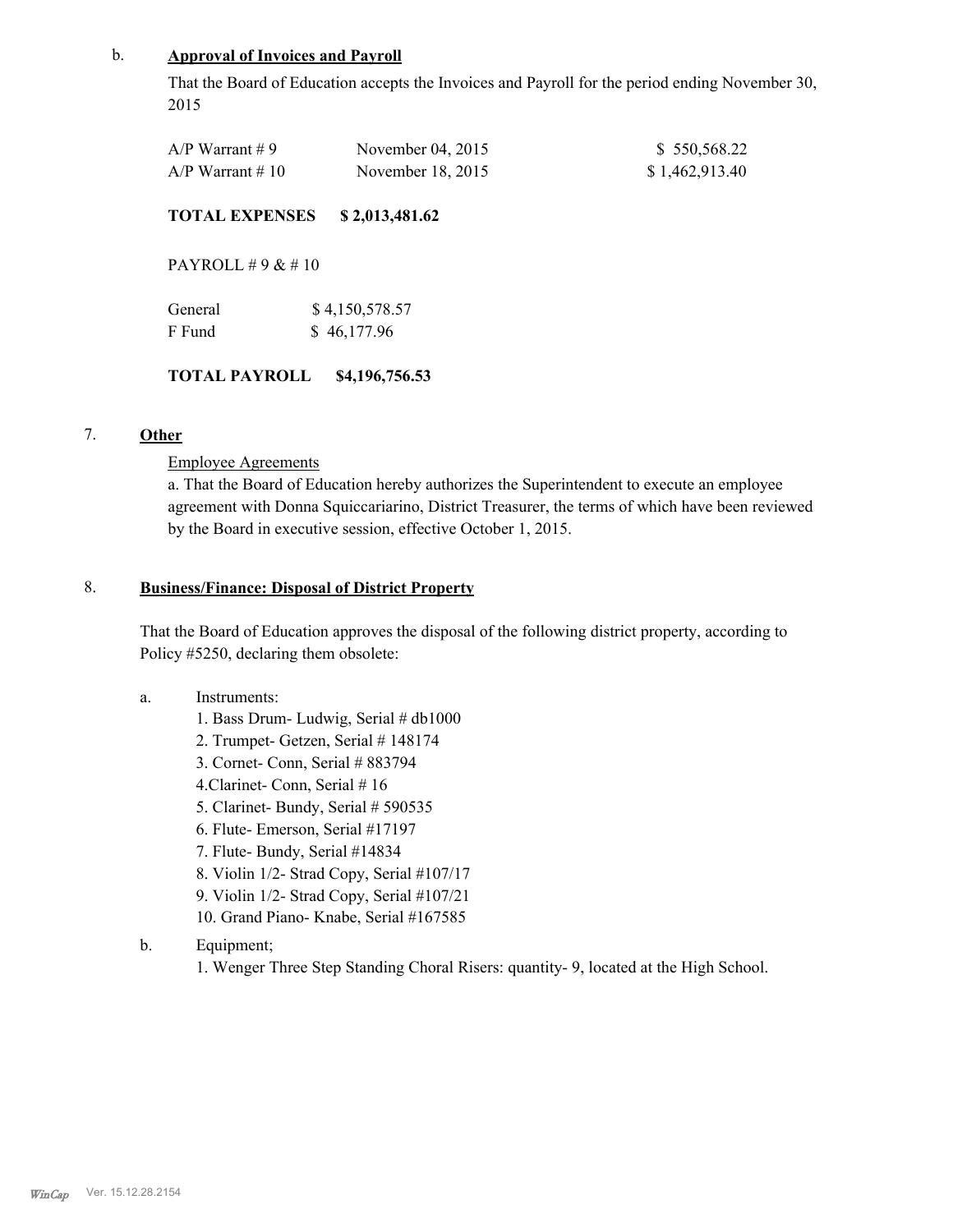#### **ACA- Ongoing Employees**

 **RESOLUTION # 36 - WHEREAS**, the Patient Protection and Affordable Care Act authorizes the Mineola Union Free School District to determine full-time status of ongoing employees in order to establish eligibility for health insurance coverage; and

**WHEREAS**, eligibility will be determined prior to the start of the health plan year each year; and

**WHEREAS**, the regulations under the Patient Protection and Affordable Care Act allow for lookback measurement periods to be used for ongoing employees to determine whether an employee is a full-time employee; and

**WHEREAS**, the Mineola Union Free School District desires to establish a look-back standard measurement period, administrative period and stability period for its ongoing employees; and

**WHEREAS**, the Mineola Union Free School District provides a health plan and is a participating municipality under the New York State Health Insurance Program (NYSHIP); and

**WHEREAS**, the Mineola Union Free School District's health plan year is a calendar year which runs from January 1st to December 31st; and

**NOW THEREFORE, BE IT RESOLVED**, that the standard measurement period for ongoing employees shall be a period of 12 consecutive months to be measured from November 1st through October 31st the following year, beginning with November 1, 2014 and continuing each year thereafter; and

**BE IT FURTHER RESOLVED**, that the administrative period for ongoing employees shall be a period of 61 days to begin immediately after the standard measurement period on November 1st and continue until December 31st; and

**BE IT FURTHER RESOLVED**, that the stability period for ongoing employees, determined to have averaged at least 30 hours of service per week (130 hours of service per calendar month) during the standard measurement period, shall be a period of 12 consecutive calendar months to begin immediately after the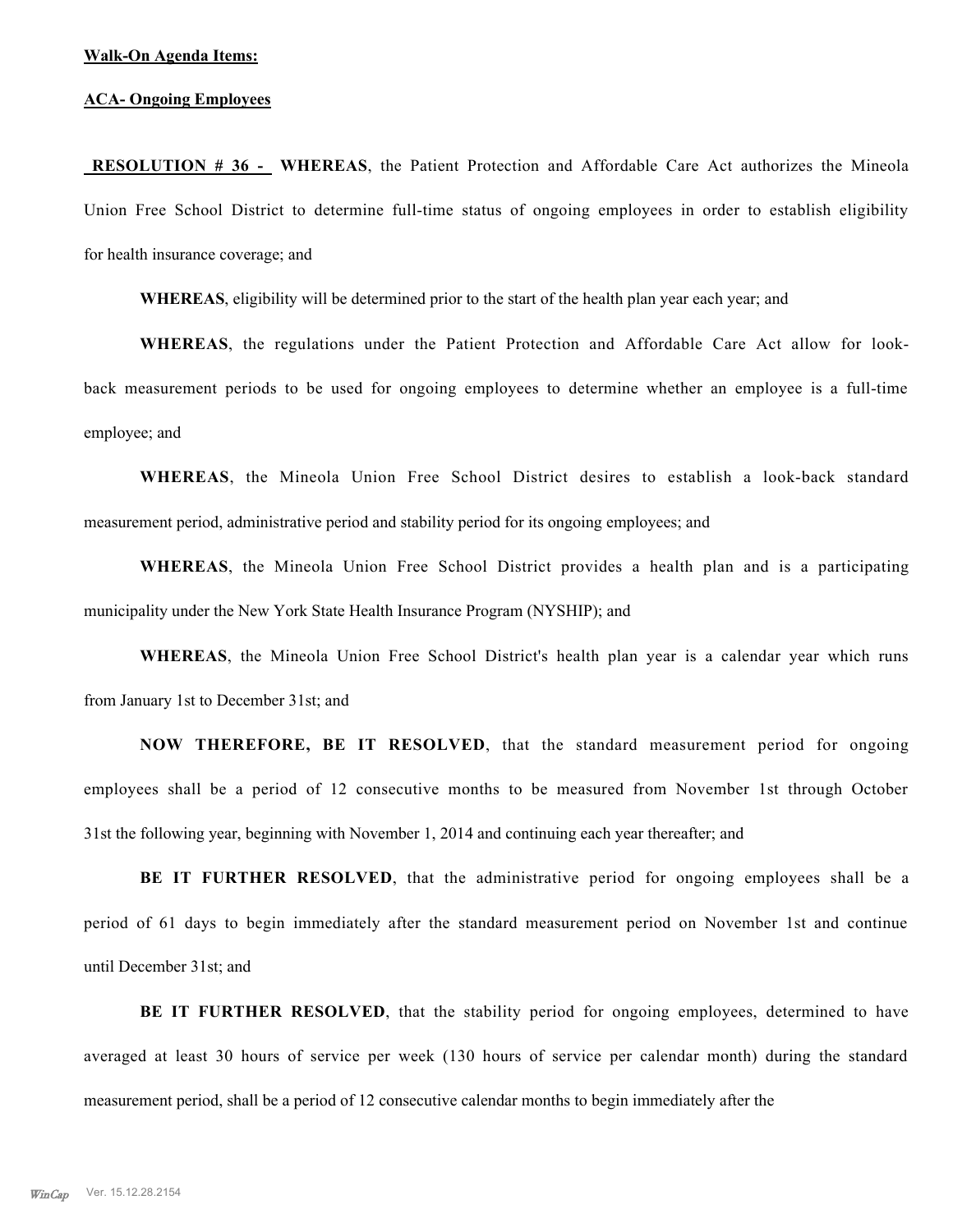administrative period on January 1st and continue until December 31st, beginning with January 1, 2016 and continuing each year thereafter; and

**BE IT FURTHER RESOLVED**, that the stability period for ongoing employees, determined not to have averaged 30 hours of service or more per week (130 hours of service or more per calendar month) during the standard measurement period, shall be a period of 12 consecutive calendar months to begin immediately after the administrative period on January 1st and continue until December 31st, beginning with January 1, 2016 and continuing each year thereafter; and

**BE IT FURTHER RESOLVED**, that notwithstanding the foregoing, the Mineola Union Free School District reserves the right to elect to provide insurance coverage to otherwise eligible employees who are not currently provided insurance coverage or to elect not to provide insurance coverage to otherwise eligible employees.

**Motion:** Margaret Ballantyne **Second:** Patricia Navarra

Discussion: The Superintendent explained that this resolution is a result of the Affordable Care Act which will take root in the district this school year. This resolution defines who is eligible and identifies what is a "year'. He added that the next resolution is the definition for part-time and seasonal workers. According to Dr. Nagler, these resolutions are making it public how we are going about addressing the ACA. Mr. Waters stated that it is a tremendous amount of work this year in order to pull the information needed together. The hope is that once this is all complete, there will be a database for the future years to work from. There was no additional discussion.

| Yes: | Brian Widman         | No: | None |
|------|----------------------|-----|------|
|      | Margaret Ballantyne  |     |      |
|      | Nicole Matzer        |     |      |
|      | Patricia Navarra     |     |      |
|      | Christine Napolitano |     |      |
|      |                      |     |      |

**Passed:** Yes

*WinCap* Ver. 15.12.28.2154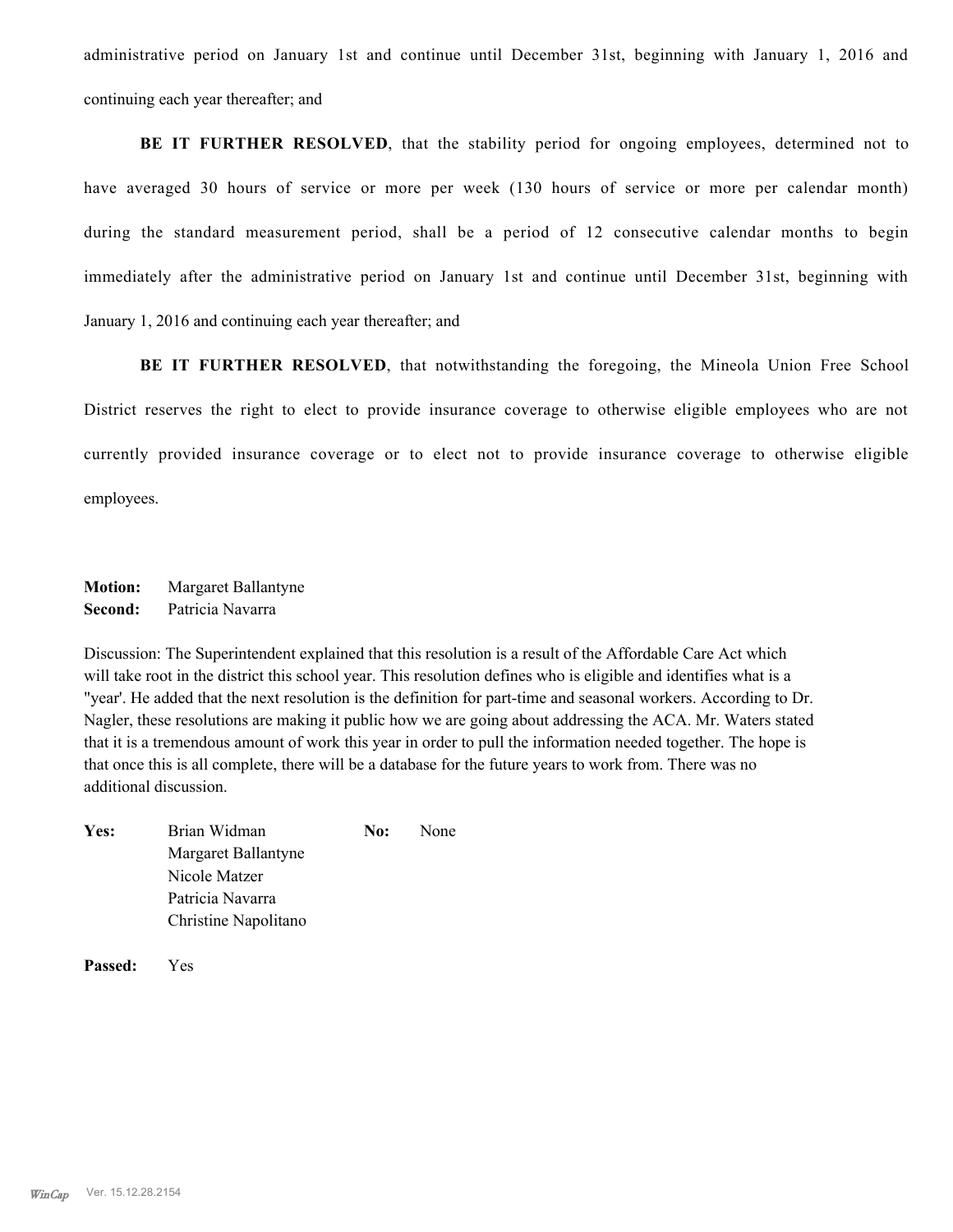#### **ACA- New Variable/New Part-time/Seasonal Employees**

 **RESOLUTION # 37- WHEREAS**, the Patient Protection and Affordable Care Act authorizes the Mineola Union Free School District to determine full-time status of new variable hour/new part-time/new seasonal employees in order to establish eligibility for health insurance coverage; and

**WHEREAS**, the regulations under the Patient Protection and Affordable Care Act allow for lookback measurement periods to be used for new variable hour/new part-time/new seasonal employees to determine whether an employee is a full-time employee; and

**WHEREAS**, the Mineola Union Free School District desires to establish a look-back initial measurement period, administrative period and stability period for its new variable hour/new part-time/new seasonal employees; and

**WHEREAS**, the Mineola Union Free School District provides a health plan and is a participating municipality under the New York State Health Insurance Program (NYSHIP); and

**WHEREAS**, the Mineola Union Free School District's health plan year is a calendar year which runs from January 1st to December 31st; and

**NOW THEREFORE, BE IT RESOLVED**, that the initial measurement period for new variable hour/new part-time/new seasonal employees shall be a period of 12 consecutive months which shall begin on the first day of the first calendar month following the employee's start date; and

**BE IT FURTHER RESOLVED**, that the administrative period for new variable hour/new parttime/new seasonal employees shall be a period which shall begin at the end of the initial measurement period and shall continue through the end of the first full calendar month beginning on or after the end of the initial measurement period; and

**BE IT FURTHER RESOLVED**, that the stability period for new variable hour/new part-time/new seasonal employees, determined to have averaged at least 30 hours of service per week (130 hours of service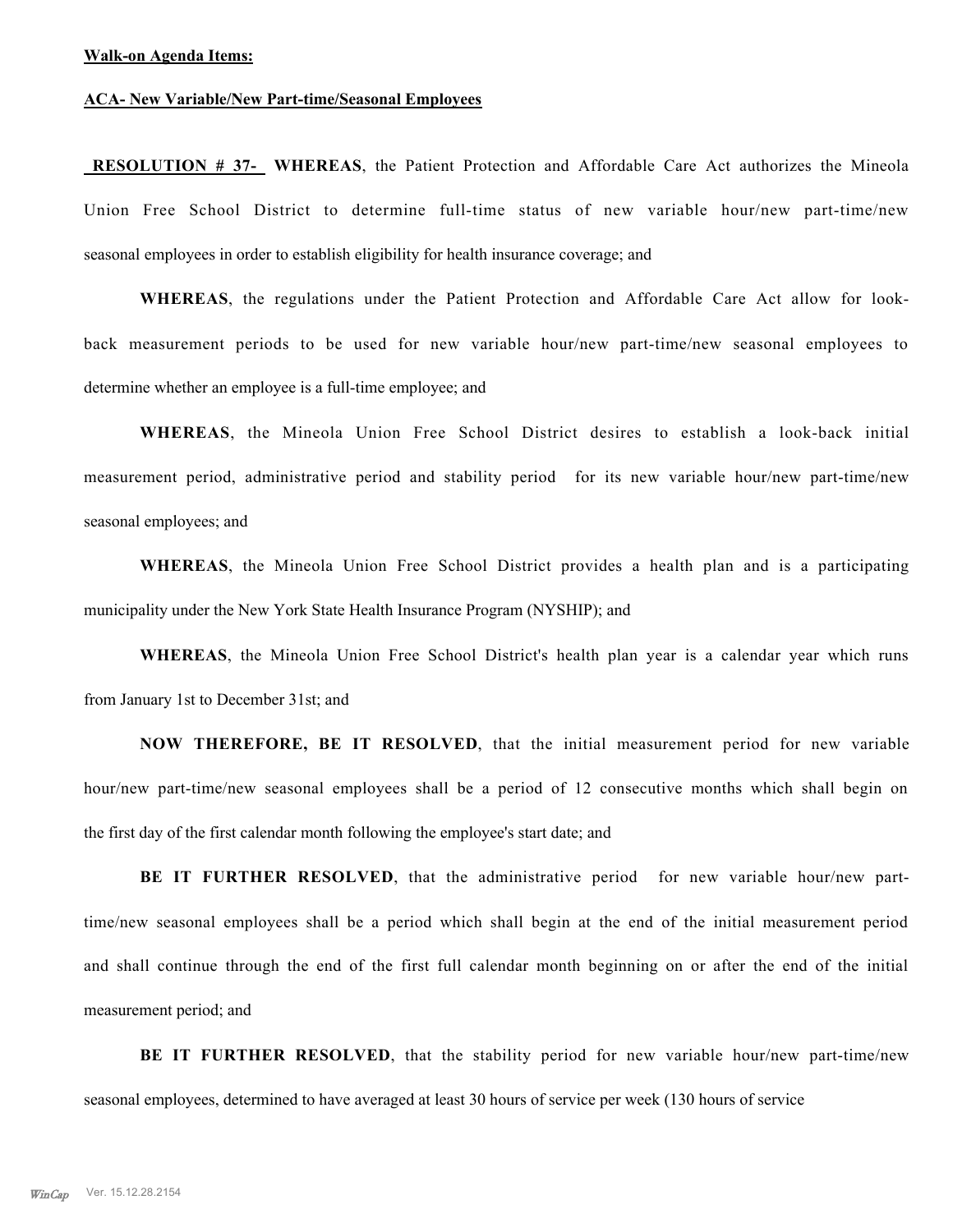a calendar month) during the initial measurement period, shall be a period of 12 consecutive calendar months to begin immediately after the administrative period; and

**BE IT FURTHER RESOLVED**, that the stability period for new variable hour/new part-time/new seasonal employees, determined not to have averaged 30 hours of service or more per week (130 hours of service or more per calendar month) during the initial measurement period, shall be a period of 12 consecutive calendar months to begin immediately after the administrative period; and

**BE IT FURTHER RESOLVED**, that notwithstanding the foregoing, the Mineola Union Free School District reserves the right to elect to provide insurance coverage to otherwise eligible employees who are not currently provided insurance coverage or to elect not to provide insurance coverage to otherwise eligible employees.

**Motion:** Nicole Matzer **Second:** Brian Widman Yes: Brian Widman **No:** None Margaret Ballantyne Nicole Matzer Patricia Navarra Christine Napolitano

**Passed:** Yes

**Approval of work-Varsity Baseball Field**

**RESOLUTION #38- BE IT RESOLVED** that the Board of Education hereby approves the work set forth in the annexed December 7, 2015 proposal from Tri Turf Inc. for improvements to the Varsity Baseball Field and as authorized by the ED Data Bid #21.

**Motion:** Nicole Matzer **Second:** Patricia Navarra

Discussion: The Superintendent explained that this work was outlined in his presentation at the last Board Meeting and this resolution makes it official. There was no further discussion.

Yes: Brian Widman **No:** None Margaret Ballantyne Nicole Matzer Patricia Navarra Christine Napolitano

**Passed:** Yes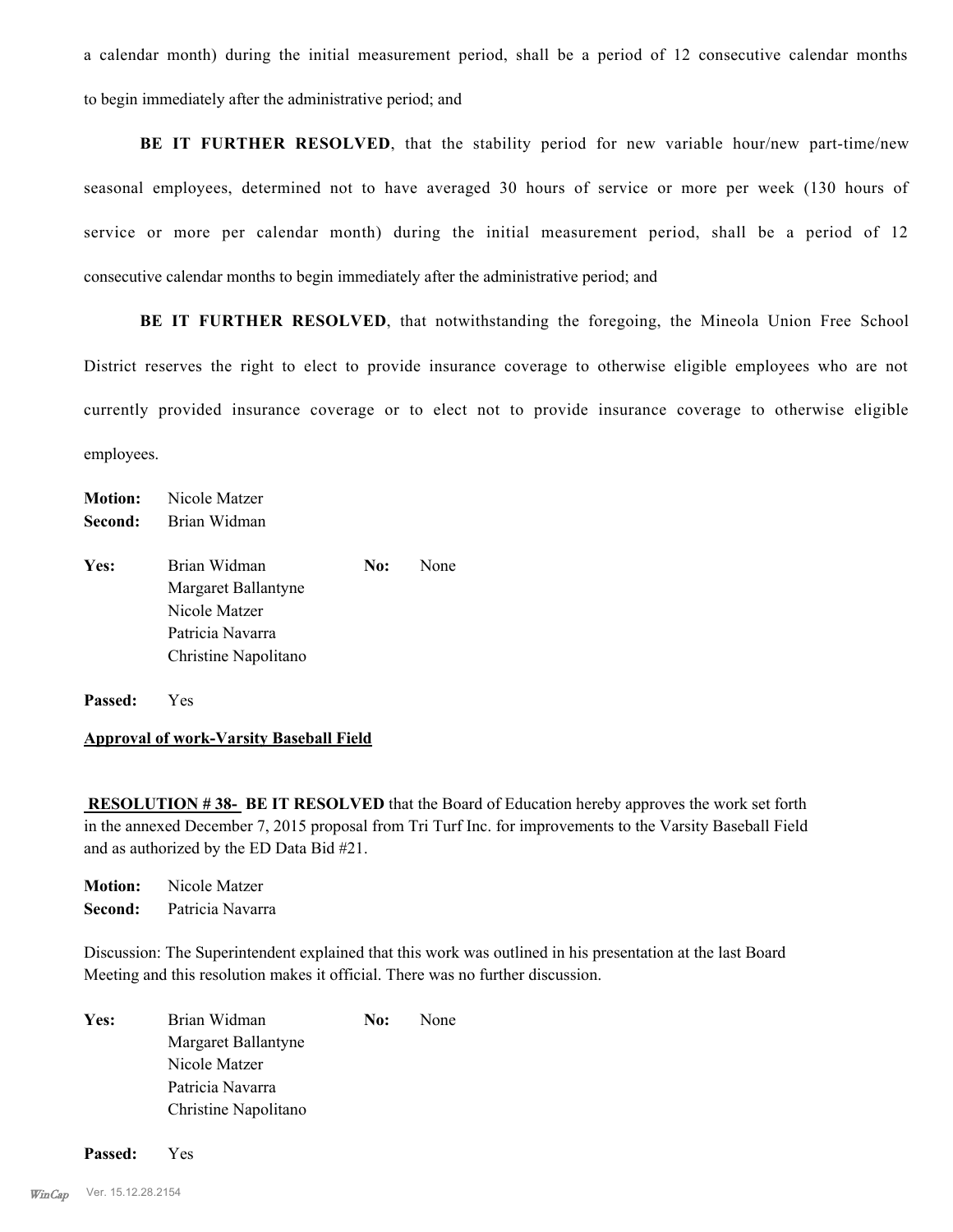#### **K. Superintendent's Report**

Superintendent of Schools' Reports for 12/17/15 Presentations:

#### 1. LightSail- Margarita Maravel

Dr. Nagler stated that there is a special presentation tonight on "LightSail" by Margarita Maravel, IL for ELA and SS, Deborah Doherty, 5th grade teacher for ELA and SS and six students: Nicole Cruz, Chloe Jean-Noel, Hannah Katinas, Sabrina Matzer, Jack Ryan and Jack Sargeant. Ms. Napolitano stated that she is very excited that the students are here tonight. She thanked them and their parents for coming this evening.

Margarita Maravel started by saying that the use of LightSail has helped students to become more interested in reading and Ms. Doherty has truly embraced this program in the classroom. The presentation was completed by Ms. Maravel, Ms. Doherty and each of the students.

What is LightSail? Ms. Maravel explained that LightSail is an interactive eReader, designed to support students as they become active readers. LightSail guides the students to self-monitor for understanding as they read.

Starting Out with LightSail: Students take a Power Challenge and based upon the results they receive Lexile Levels and Fountas and Pinnell conversions.

Genres and Book Selection: Ms. Maravel displayed a photo of the genre page which student sees in order to make a selection. There are 30 genres to choose from including: action/adventure, classics, graphic novels, literature, informational, mystery, and thriller/suspense. When students are searching for a selection, if a book is labeled with a Lightning bolt, then the book is on their level.

Next, Ms. Maravel displayed a sample of the Teacher's Home Screen and the Student's home Screen. It was explained that teachers and students can communicate through tasks, activities and progress.

Annotations or Thoughts: the process of making a thought was explained- first tap and hold on a word until a circle is seen, then use the blue lines to expand the highlight, tap add thought, next type your thought and finally, tap save thought. Next, they displayed an example of "Teacher View of Thoughts" and "Student View of Thoughts".

Cloze Assessments: The process for Cloze was explained by a student; tap the green box and then tap the word that you think fits in the blank. There are multiple choice questions and students can read or listen to the question. They also have the ability to look back to find an answer; but a student may not move on until they answer the question. Students are given their results and their progress.

Short Response: Teachers are given student short responses to grade, however it was explained that they are blind grading. A teacher is not made aware of which student responded until after the grading is complete. An example of the teacher's view and the student's view were displayed.

Teacher's Progress Page: allows the teacher to go into every student's portfolio and progress page. Grades are broken down into the standards. The teacher's page and the student's progress page and portfolio page were all displayed and explained.

Badges: Student can earn badges for genre, reading achievement and stamina.

At this point, there was a break out session and students demonstrated Lightsail to the Board and audience members. Following this session, Dr. Nagler stated that he is very impressed with the students and their knowledge. Ms. Maravel added that this program enables teachers to monitor students' reading and understanding and allows them to provide very quick feedback. Dr. Nagler thanked everyone for coming tonight and stated that he likes to hear from students and teachers. Mr. Widman thanked everyone for the presentation and added that he was very impressed with the students' knowledge of the program. Ms. Matzer encouraged parents to pick-up their children's I pad and look at all that they are doing. Ms. Navarra told the students that although they are young, the work that they are doing is exactly what the college students must do in class. Ms. Napolitano emphasized that this is not "mindless" work and the student truly understand what